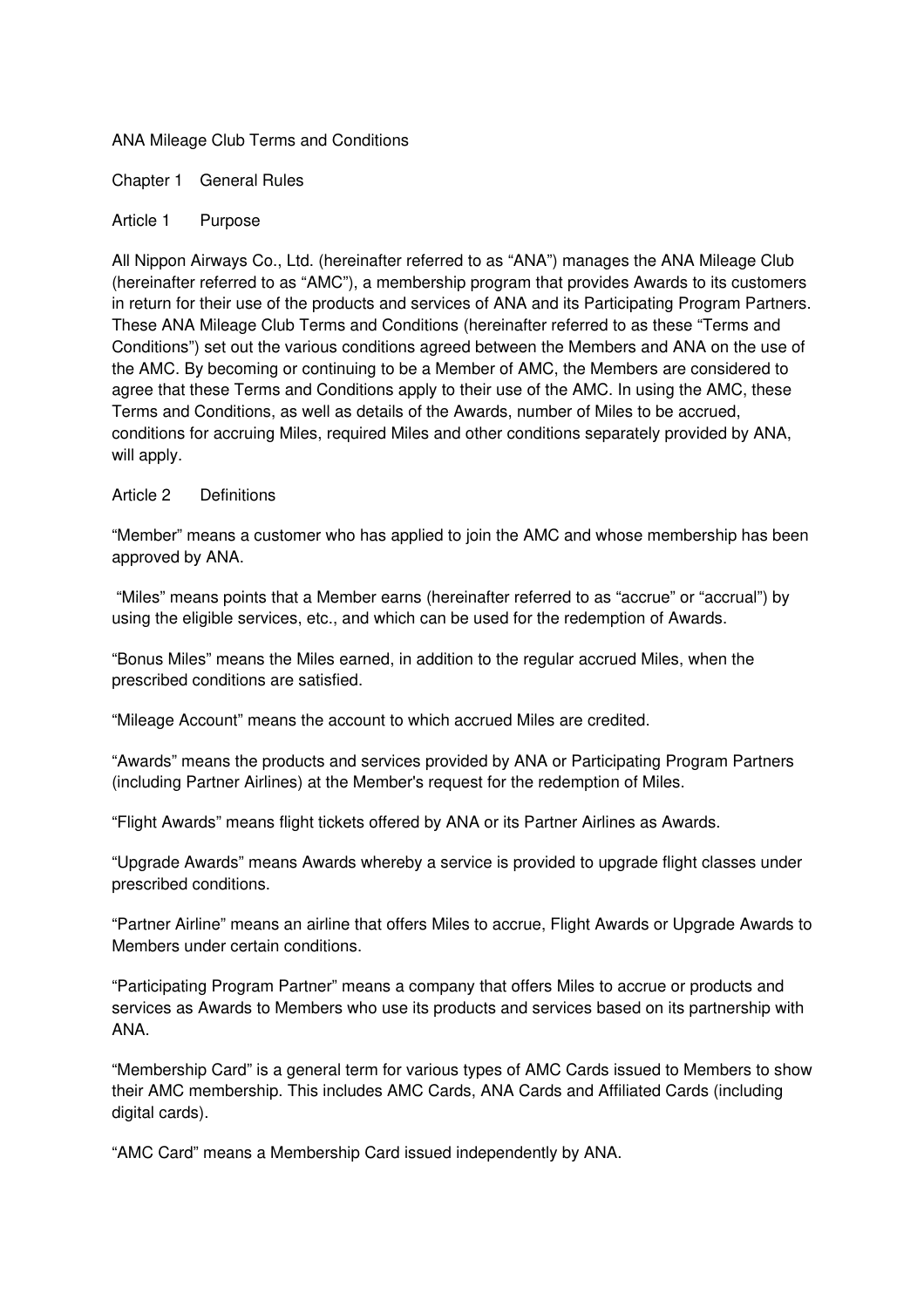"ANA Card" means a Membership Card jointly issued by ANA and a credit card company that has the name ANA CARD printed on the surface of the card.

"Affiliated Card" means a Membership Card jointly issued by ANA and a Participating Program Partner.

"Awards User" means the user of the Awards designated by a Member, and who is a relative within the second degree of kinship of the Member (including the same-sex partner of the Member).

"Diamond Service," "Platinum Service" and "Bronze Service" mean the services offered to Premium Members who have fulfilled the requirements prescribed by ANA.

"Premium Member" is a general term for Diamond Service, Platinum Service and Bronze Service members.

"Super Flyers Member" means a member who complies with these Terms and Conditions and the ANA Super Flyers Member Regulations. Those who have fulfilled the requirements prescribed by ANA and submitted specified applications are eligible to become Super Flyers Members.

"ANA SKY COIN" means an electronic coupon that can be used to pay for flight tickets and travel goods (domestic tours and overseas tours, etc.) on the ANA website or other channels

"Star Alliance" means an airline alliance consisting of multiple airlines, of which ANA is a member.

"Star Alliance Gold Member" means a status granted to a customer who frequently flies with Star Alliance member airlines and satisfies certain conditions. With respect to ANA Mileage Club, customers who have fulfilled the requirements for Diamond Service members, Platinum Service members, and Super Flyers Members are eligible.

"Star Alliance Silver Member" means a status granted to a customer who frequently flies with Star Alliance member airlines and satisfies certain conditions. With respect to ANA Mileage Club, customers who have fulfilled the requirements for Bronze Service members are eligible.

#### Article 3 Enrollment

Customers who have agreed to these Terms and Conditions, applied for the AMC, and passed the screening of ANA will be officially accepted as AMC members. Applications for ANA Cards or Affiliated Cards will also be examined by partner credit card companies or Participating Program Partners issuing the Affiliated Cards.

#### Article 4 Commencement of Membership

1. Once ANA receives an application for membership and opens a Mileage Account for a Member after screening, the membership of the customer becomes effective, and thereafter a membership number will be sent to the Member. Membership may not be granted as a result of screening.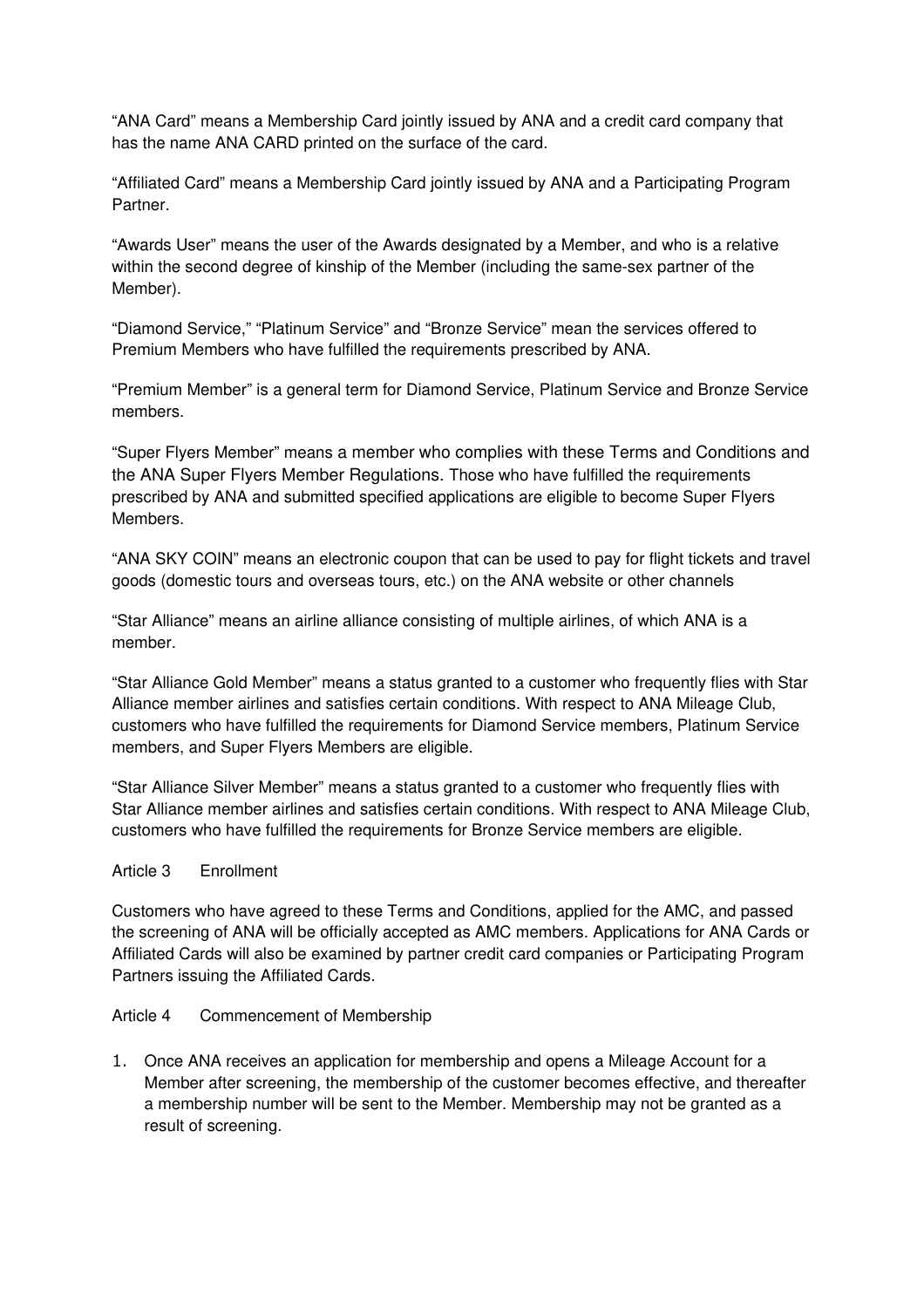- 2. Each Member is eligible to use only one Mileage Account. If ANA becomes aware that one Member holds more than one Mileage Account, ANA reserves the right to integrate them. Miles from the same transaction cannot be credited to more than one account. If there are any Miles from the same transaction that have been credited to more than one account as described above, ANA reserves the right to correct the situation without giving any notice to the Member.
- 3. The Member will be required to enter the membership number and the password, etc. to verify the Member's identity in using various services, including applications for the redemption of Awards, etc. The Member should keep the membership number and the password, etc. in strict confidence and ensure that they will not become known to any third party.
- 4. Members are prohibited from allowing a third party to use their membership numbers and passwords, etc., or assigning, selling, pledging or otherwise lending them to a third party. ANA will consider any and all actions conducted using the membership number and password, etc. as actions of the Member, and shall not be liable for any damage caused by insufficient management, etc. of the membership number and password, etc.
- 5. If a Member did not set a password when applying for membership, ANA will set an initial password. In such a case, the Member should take appropriate actions to protect it from unauthorized use, such as changing the initial password immediately after the membership number is issued, changing the password on a regular basis, and avoiding using a password that can be easily guessed by a third party.
- 6. Except where there is willful misconduct or gross negligence on the part of ANA, such as where ANA fails to take proper technical and organizational measures to avoid a leakage of information, ANA shall not be held responsible for Awards fraudulently obtained due to a third party's unauthorized access to the Member's password.
- Article 5 Use of the Membership Card
- 1. ANA issues Membership Cards to Members.
- 2. ANA (and its joint issuers, if any) retains ownership of Membership Cards, and lends them to Members. If there is a signature panel on the Membership Card, Members must immediately sign their names on it.
- 3. A Member's name and membership number (including the numbers provided by Participating Program Partners issuing Affiliated Cards or partner credit card companies; hereinafter referred to as the "Card Information") are shown on the Membership Card. A Membership Card can only be used by the Member.
- 4. All claims for the accrual of Miles to a Mileage Account, balance inquiries, and redemptions, cancellations of Awards and other procedures must be made by the Member themselves. Upon receiving such claims, ANA will perform customer verification by asking certain information about Members as separately specified by ANA. If certain information about the Member is properly presented, ANA will consider the claims to be a proper exercise of rights by the Member. In the event ANA later finds out that a wrongful act was performed by an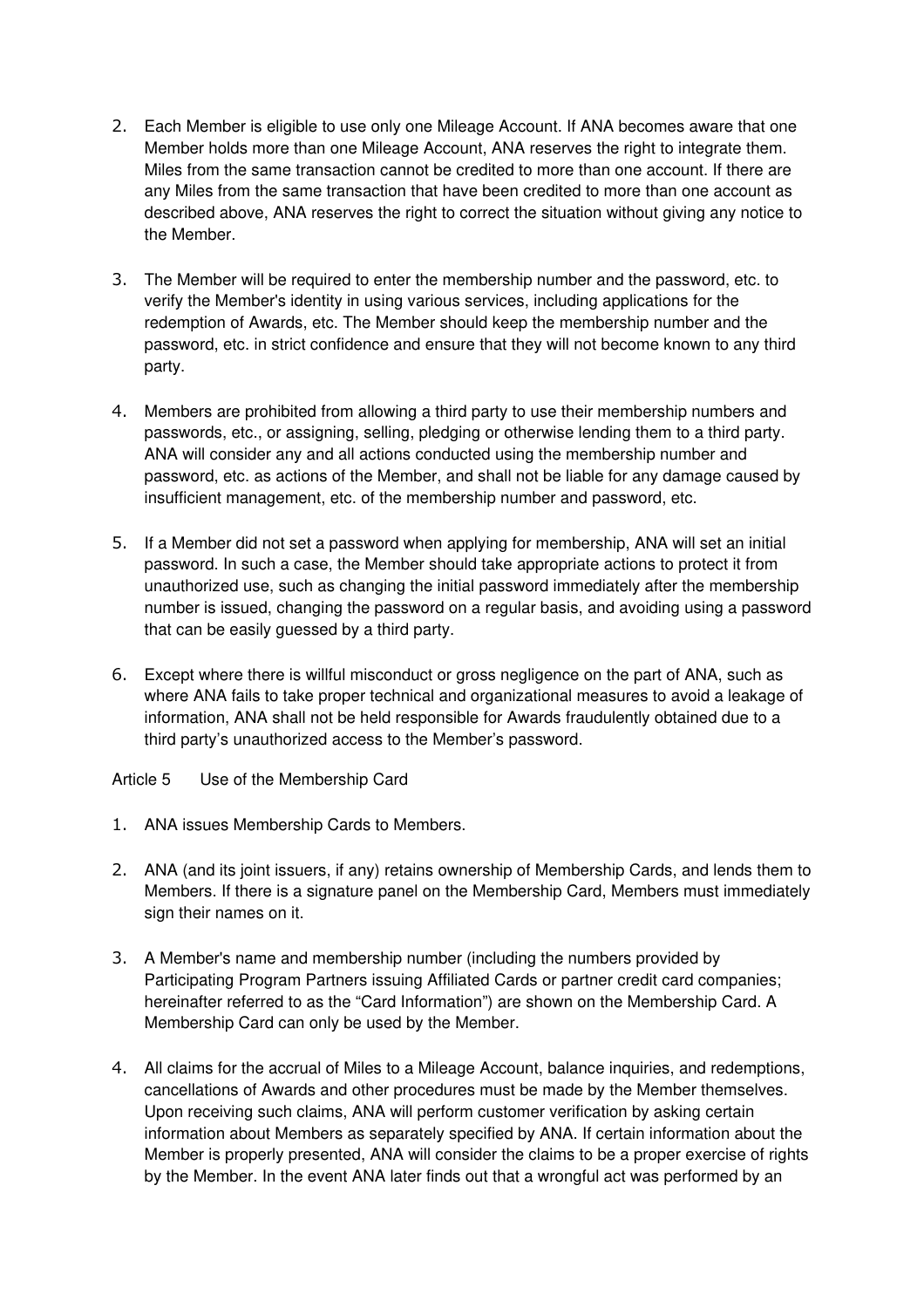unauthorized person concerning any use based on the said claim, ANA shall not have any responsibility for any damage suffered by the Member therefrom. However, this shall not apply if ANA knew or could have easily known that such act was performed without any authorization or there is willful misconduct or gross negligence on the part of ANA. Claims for the accrual of Miles, balance inquiries and procedures for redemptions for Members who are infants or children may be made by a parent or legal guardian.

- 5. Members should use and manage their Membership Cards and Card Information with the diligence of a good manager. Members are strictly prohibited from lending or transferring their Membership Cards or offering them as collateral to third parties. Unless it is necessary to exercise the rights recognized in these Terms and Conditions, Members are prohibited from allowing third parties to use their Card Information.
- 6. In the event of loss, theft, damage or defacement, etc. of a Membership Card, ANA will reissue a Membership Card at the request of the Member after ANA screens and approves such request. (In the case of ANA Cards and Affiliated Cards, its partner credit card companies or Participating Program Partners issuing the Affiliated Cards will also participate in the screening.) In such case, a set fee will be charged to the Member for issuing the Membership Card.
- 7. ANA will designate the names of Membership Cards separately. Members cannot hold multiple Membership Cards with the same card name. However, exceptions may be made if ANA agrees.

# Article 6 Services Provided by Partner Airlines and Participating Program Partners

- 1. Partner Airlines and Participating Program Partners assume all responsibility for the products and services that they offer (including advertising and other promotional activities), and ANA does not guarantee the merchantability, fitness for purpose, up-to-dateness and accuracy, etc. of such products and services.
- 2. In redeeming the Awards offered by Partner Airlines or other Awards offered by Participating Program Partners, the Members will comply with the conditions of each Partner Airline and Participating Program Partner. However, applications for, changes, cancellations and refunds, etc. of Awards are subject to the terms and conditions specified by ANA.
- 3. Members are not permitted to share, combine or transfer points, etc. offered by Partner Airlines or Participating Program Partners with the accrued Miles. In the event of a cancellation or refund, etc. of the products and services offered by Partner Airlines or Participating Program Partners, ANA reserves the right to cancel the accrued Miles even after their accrual has been completed.
- 4. ANA shall not be held responsible to Members for changes in various conditions, including termination of or changes in the partnerships with Partner Airlines or Participating Program Partners, cancellation of Awards offered by them, Miles accrued from using their products and services, and Miles necessary for redeeming Awards.
- 5. ANA reserves the right to change or terminate partnerships with Partner Airlines and Participating Program Partners based on its judgment. However, ANA will give its Members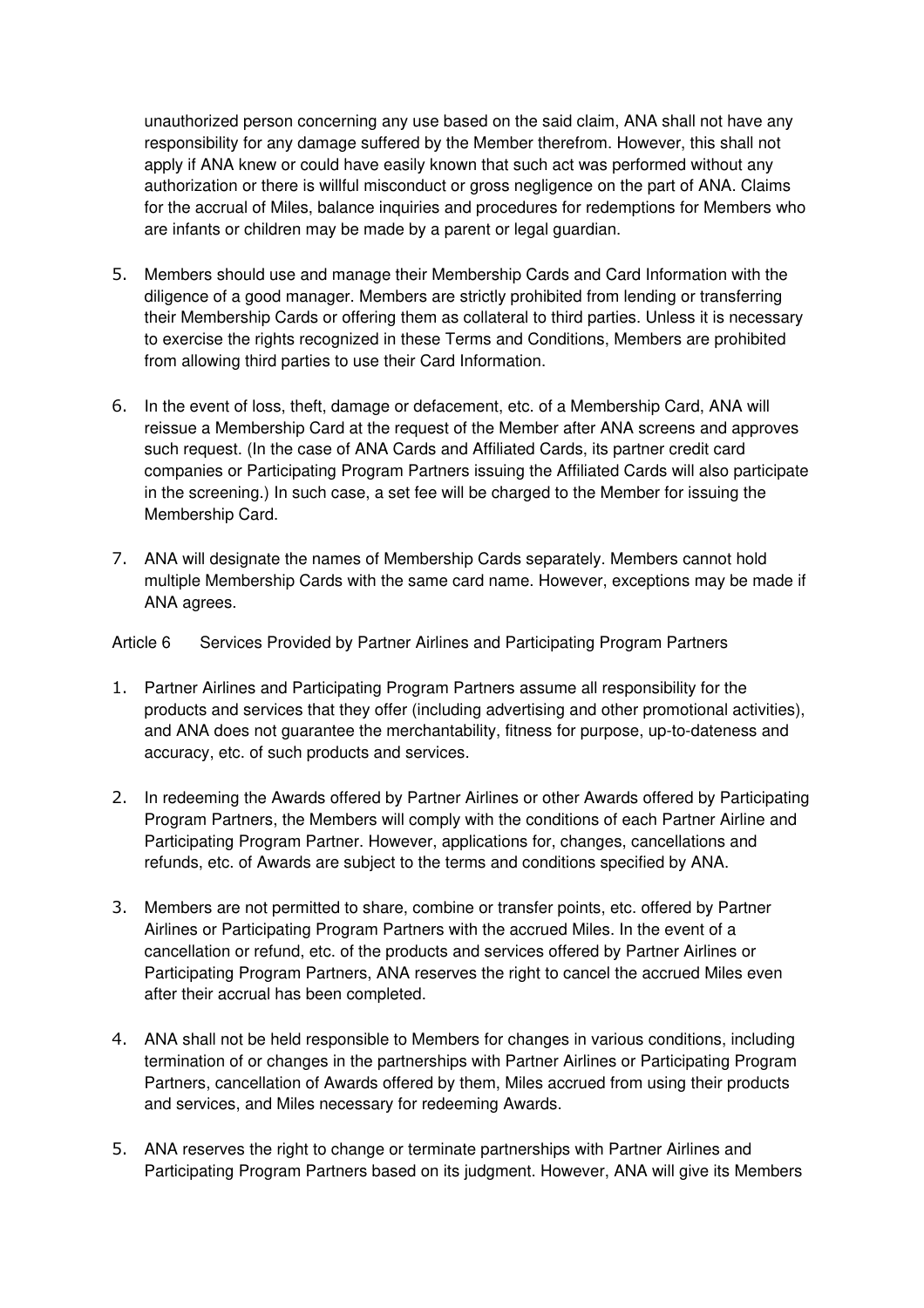prior notice when it changes or terminates partnerships with Partner Airlines or Participating Program Partners. Awards that have been issued will be valid for the period stated therein regardless of the termination of or change in the partnership.

### Chapter 2 Accrual of Miles

### Article 7 Eligibility for Accrual of Miles

- 1. Members can accrue Miles based on the standards provided by ANA or the Partner Airlines when flying with ANA or the Partner Airlines under certain conditions. ANA has the right to freely change the standards used for the accrual of Miles, such as eligible sectors, cabin classes, booking classes, fares and accrual rates, as necessary.
- 2. Members can accrue Miles after using the products and services offered by Participating Program Partners in accordance with their designation. Participating Program Partners can freely change products and services eligible for accruing Miles as necessary.

### Article 8 Methods for Accruing Miles

- 1. Members will accrue Miles based on the ticketed booking class, regardless of the actual class they board. In case of a downgrade, however, the Miles will accrue based on the actual cabin class. Members are not eligible to accrue Miles unless they actually travel on the flights they booked.
- 2. Each Member can only accrue Miles once per flight per Member, regardless of the number of seats purchased.
- 3. Unless otherwise specified, Members who accrue or earn points in the customer programs of Participating Program Partners are not eligible to accrue Miles at the same time.
- 4. Miles are accrued when the Miles are recorded in the Members' Mileage Accounts. Members may not apply for redemption of their Miles for Awards until they are recorded in their Mileage Accounts.
- 5. In the event the Miles were not automatically recorded in the Mileage Accounts even though membership had been obtained on the boarding date for a flight eligible for the accrual of Miles or as of the date of purchase of the products or use of the services offered by Participating Program Partners, Members may make a claim for the accrual of these Miles in the manner prescribed by ANA only within 6 months from the said boarding date or date of purchase or use of such products and services. However, this does not apply if there is screening by ANA and the relevant credit card company or Participating Program Partners issuing Affiliated Cards. Furthermore, retroactive registrations of the accrual of Miles may not be accepted or the period they are accepted may vary depending on Participating Program Partners.
- 6. Members who have an objection concerning the accrual of Miles may submit a claim to ANA only within 6 months from the boarding date of the relevant flight or transaction of products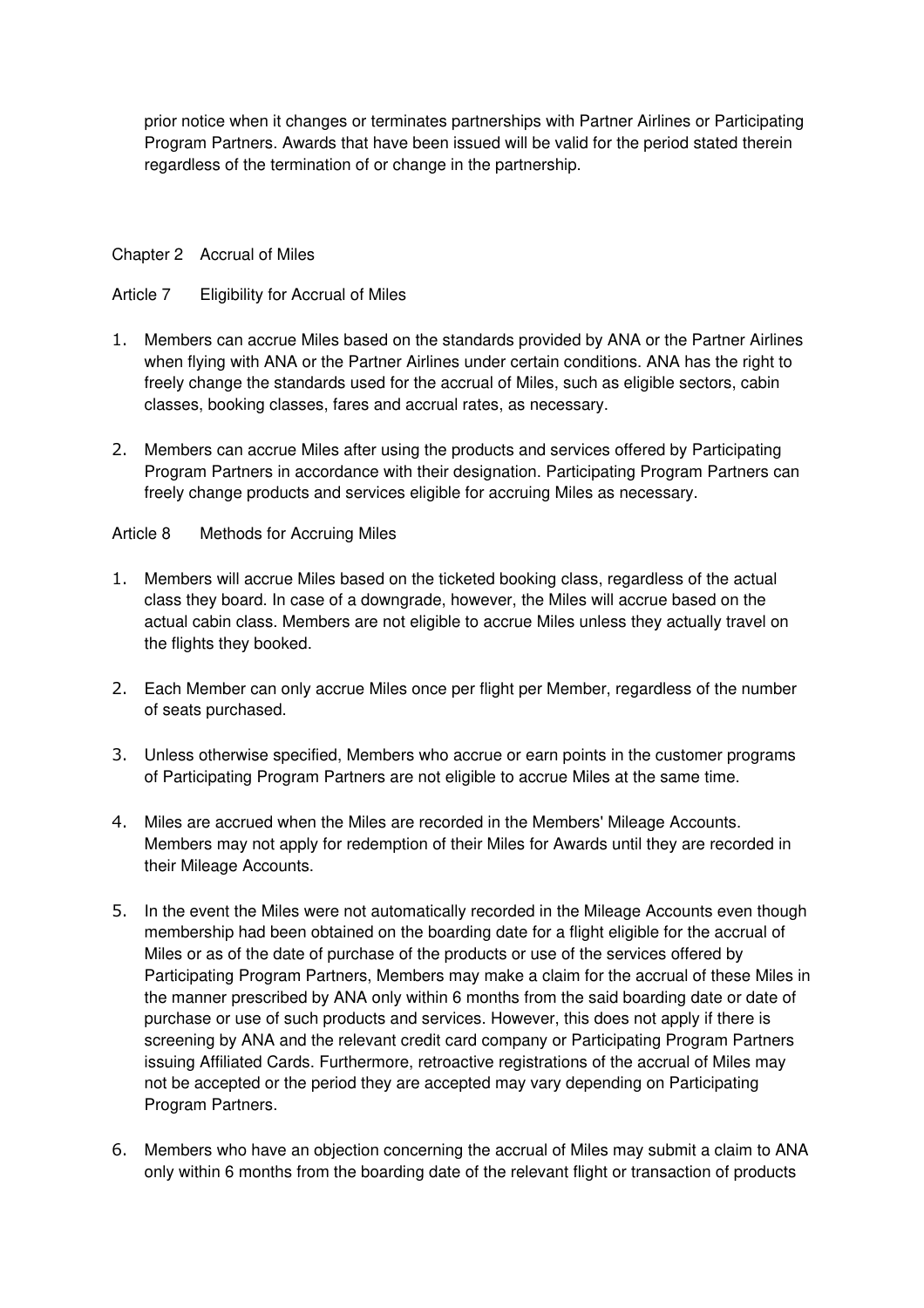or services of Participating Program Partners. In such a case, ANA may request the Member to submit proof of boarding on the said flight (including the boarding pass, etc. for the sector claimed to have been flown by the Member) or proof of the transaction of the said products and services.

- 7. ANA calculates the number of Miles Members will accrue based on the flight mileage chart prepared by ANA according to the distance between the departure airport and the destination airport.
- 8. Members who are children (3 to 11 years old for domestic flights, and 2 to 11 years old for international flights) may earn Miles at the same rate as an adult (12 years or older).
- 9. When an infant (under 3 years old for domestic flights and under 2 years old for international flights) is traveling on an infant fare (unable to hold a seat; international flights only), Miles will not accrue. However, when an infant is traveling on a child fare (able to hold a seat), Miles will accrue at the same rate as an adult (12 years or older).
- 10. Members can accrue Miles and redeem Awards by providing their membership numbers when they purchase products or use services offered by Participating Program Partners.

# Article 9 Combining Miles

Unless specifically provided by ANA, Members may not sell, share, combine or donate the Miles they earn to any third party. In the event of a Member's death, subject to the prescribed procedures described in Article 21 hereof, their heirs may inherit the valid Miles as of the date the said procedures are completed.

Article 10 Validity of Miles

Miles are valid until the end of the month up to the 36th month (23:59 Japan time) counting from the month a service or a product was used. ANA shall not be responsible for any loss or expiration of Miles of Members unless there is willful misconduct or gross negligence on the part of ANA.

# Chapter 3 Redemption of Awards

Article 11 Awards Users

Except for some Awards, Awards may be used by Members and Awards Users. If a Member will allow an Awards User to use the Awards, registration of the Awards User is required prior to applying for redemption of the Awards. Upon the said registration, ANA is entitled to ask the Member and the said Awards User to provide documentation proving their family relationship, etc. Awards Users are limited to the Member's relatives within the second degree of kinship (including the same-sex partner of the Member).

Article 12 Applying for Awards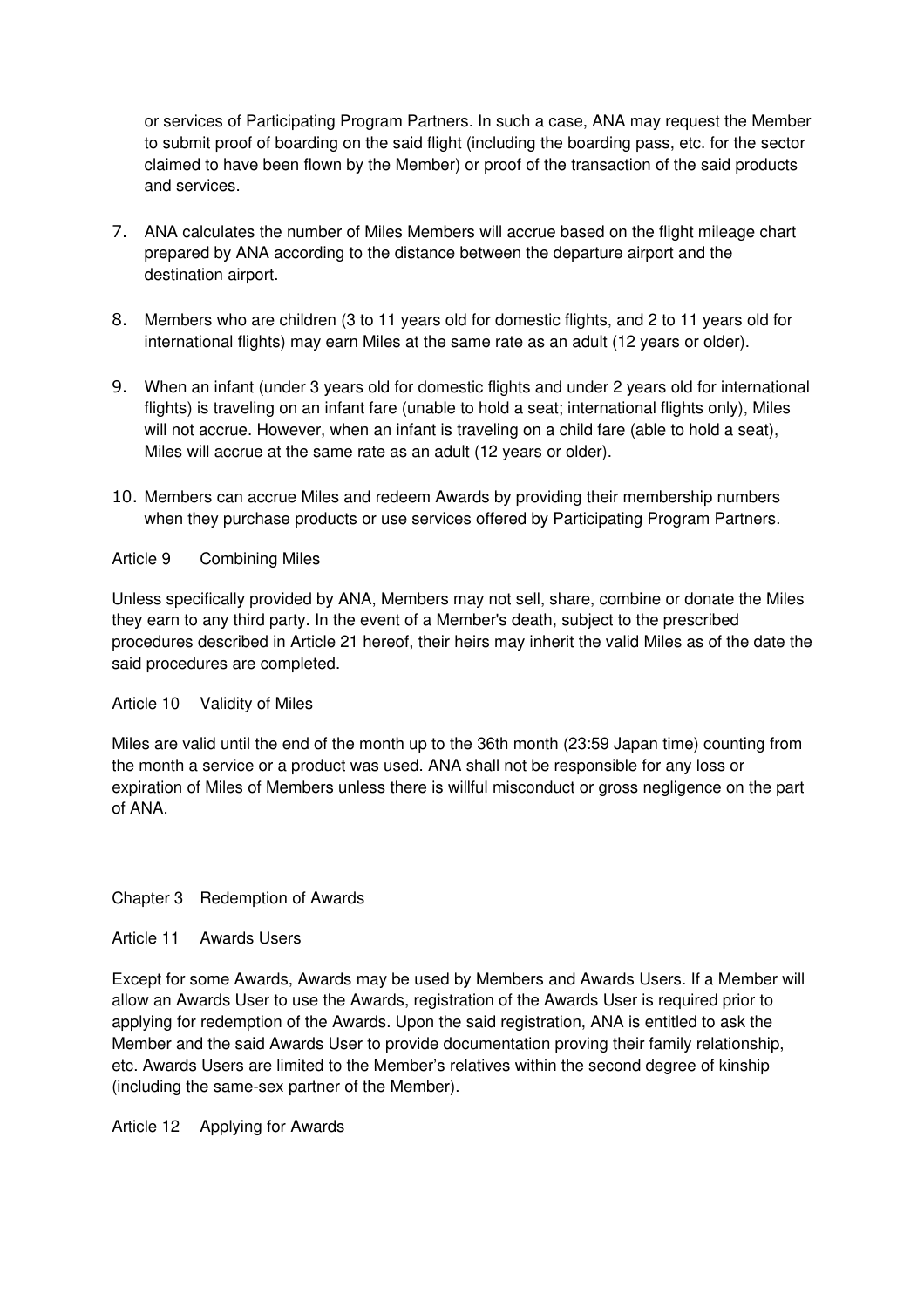- 1. ANA may perform customer verification upon accepting applications for the redemption of Awards. If ANA is unable to complete such customer verification, ANA will not be able to accept the application for the redemption of Awards.
- 2. ANA will send all necessary information and Awards to the address or contact address registered with the AMC by the Member. Members must notify ANA if there are changes to the said registered information or their registered personal information. In the case of ANA Cards or Affiliated Cards, Members should notify partner credit card companies or Participating Program Partners issuing the Affiliated Cards of these changes. If a Member suffers any disadvantages, such as non-delivery of the necessary information or Awards to the Member due to any failure to make such notification in a timely manner, ANA shall not be responsible to the Member for such disadvantages.

# Article 13 Restrictions on Use of Awards

- 1. ANA may put restrictions on Flight Awards and Upgrade Awards, such as blackout periods and limited seat availability. There may be cases on some flights where there is no designation of seats available for the use of such Awards. ANA cannot be held responsible to make arrangements, such as refunding Awards, refunding Miles back to Mileage Accounts, reducing or waiving cancellation fees or extending the validity of Awards due to the above restrictions.
- 2. Once an application for Flight Awards or Upgrade Awards has been made, Members or Awards Users may not change the names of the passenger and the Miles provider.
- 3. Members or Awards Users may not combine Flight Awards with Upgrade Awards.
- 4. When Flight Awards or Upgrade Awards are used by Members or Awards Users, they may be asked by ANA to confirm their identity, etc. Members should carry their Membership Cards and official identification documents that can verify their identities when using the said Awards, and ensure that their Awards Users provide documents that can verify their relationship with the Members upon ANA's request. If one's identity or family relationship, etc. cannot be verified, ANA may refuse the use of the Awards.
- 5. Except as expressly allowed by ANA, Members or Awards Users are not permitted in any way to transfer Awards to a third party, whether by selling or buying, exchanging or otherwise donating them. In addition, Members or Awards Users are prohibited from causing any third party to commit such acts.
- 6. In addition to the content of these Terms and Conditions, ANA may set additional terms and conditions on the use of Awards based on its judgment. Members should check the said terms and conditions on the use of Awards prior to applying for Awards.

# Article 14 Responsibility for Problems in Offering Awards

1. Once the Awards are received by Members, ANA shall not be responsible for reissuing any of such Awards to its Members for any reason whatever, including loss or theft.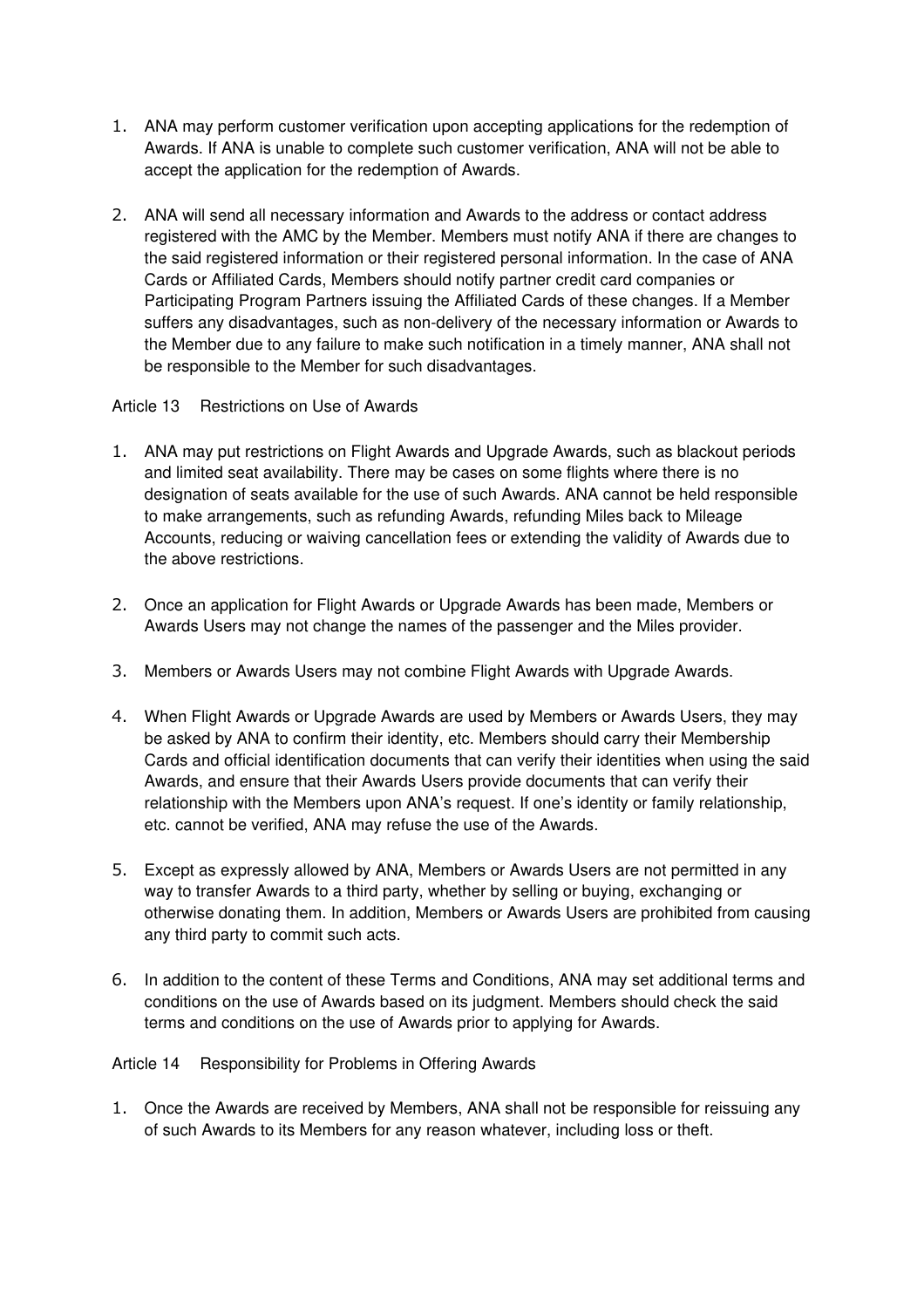- 2. If the Awards are not used by the expiration date, ANA shall not be responsible for taking any action to refund Miles that are equivalent to such expired Awards or otherwise offer other Awards, except for the service to refund unused Awards. Members will check the expiration date of the Awards and use them by the expiration date.
- 3. In case of any failure or inability to offer the Awards, ANA will refund the Miles or reissue the said Awards.
- 4. Notwithstanding the preceding paragraph, Members agree, without any objection, that ANA will deal with flight delays, cancellations or any other flight irregularities in using the Flight Awards issued by ANA in the manner stipulated in the Conditions of Carriage or internal regulations provided by ANA. In addition, in case of any flight delay, cancellation or any other flight irregularity in using the Flight Awards issued by Partner Airlines, the Members agree in advance, without any objection, that the Partner Airline may not reissue the Awards by transferring the ticket to a subsequent carrier for the same sector or providing alternative transportation with another available airline, based on its judgment.
- 5. If any loss or damage (including lost profits) is caused to a Member due to a failure or inability to offer the Awards, ANA shall not be responsible for such loss or damage beyond that set forth in this Article unless there is willful misconduct or gross negligence on the part of ANA.

Article 15 Taxes, User Fees and Incidental Expenses

Members or Awards Users will pay all taxes, airport fees and other necessary incidental expenses and costs arising from the acquisition and use of Awards. Members or Awards Users must pay all taxes, airport charges and other incidental expenses and costs needed in issuing Flight Awards in advance.

Article 16 Handling of Submitted Documents

All documents submitted to ANA by Members are not returnable.

Chapter 4 Handling of Personal Information

Article 17 Handling of Personal Information

- 1. ANA will handle all personal information it receives in relation to the AMC in accordance with the current ANA Privacy Policy. The ANA Privacy Policy is available on the ANA website or other channels.
- 2. In order for Star Alliance members to offer various Awards to Star Alliance Gold Members and Star Alliance Silver Members, ANA will provide Star Alliance members with information regarding Star Alliance Gold Members and Star Alliance Silver Members, such as their names, membership numbers, and membership status.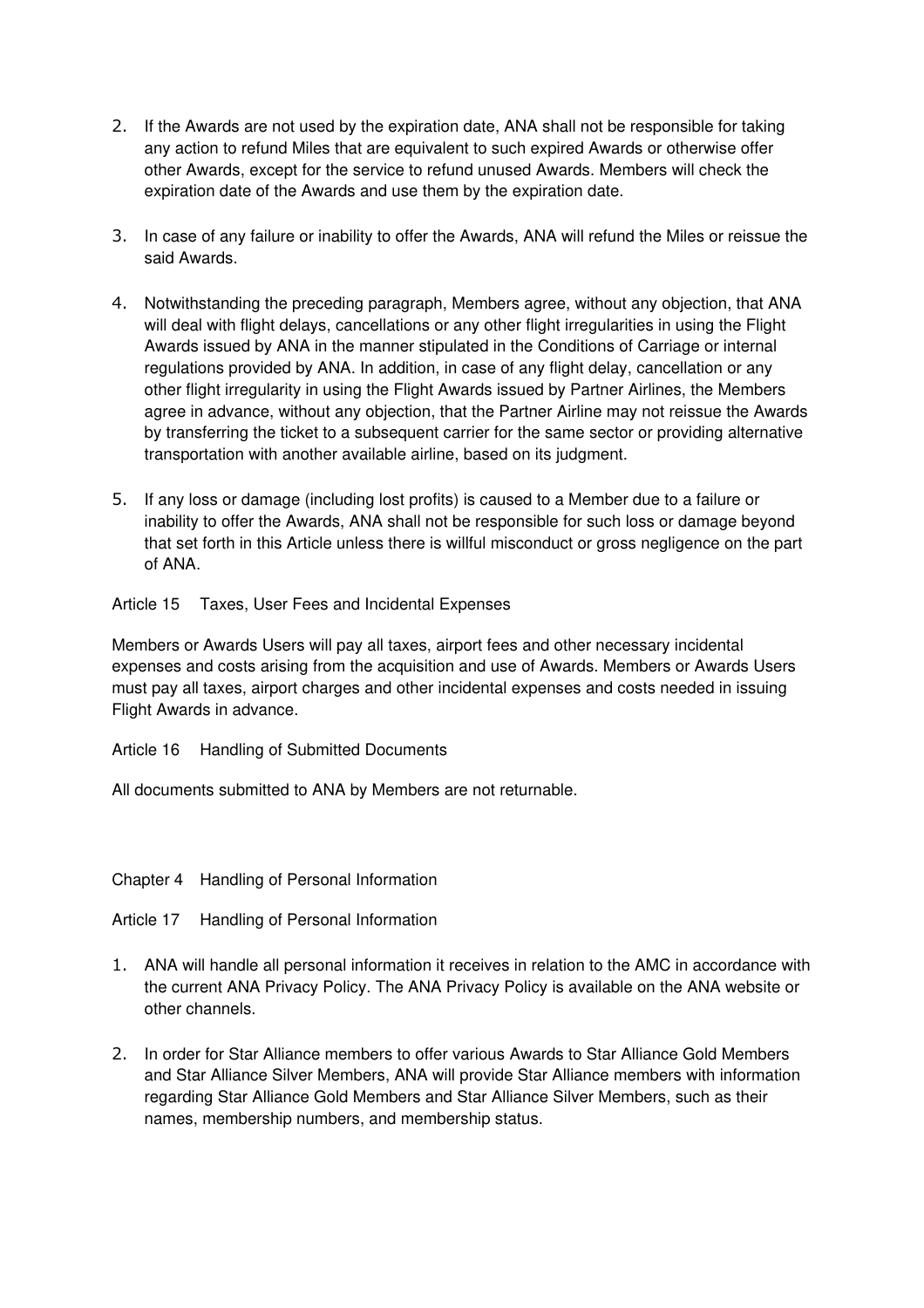Chapter 5 Termination of Membership

Article 18 Procedure for Membership Withdrawal

Members can withdraw their membership from the AMC by notifying ANA of their intention. In addition, upon their withdrawal, Members using ANA Cards should give such notice of their intention to the relevant credit card company, and Members using Affiliated Cards should give such notice of their intention to the Participating Program Partners that issued such cards.

Article 19 Cancellation of Membership

If no Miles have accrued for 3 consecutive years with respect to a Member, ANA reserves the right to cancel the membership thereof.

Article 20 Prohibited Acts and Membership Disqualification

- 1. Members shall not commit any of the following acts in using the services offered by ANA (including the AMC):
	- (1) Any act that is contrary to laws and regulations, these Terms and Conditions, the Conditions of Carriage provided by ANA, or any public policy;
	- (2) Any act that infringes the rights of ANA, other Members or any third party;
	- (3) Acquiring or attempting to acquire another Member's ID, password or other personal information without obtaining the consent of such Member;
	- (4) Pretending to be another Member (including, but not limited to, acts to make reservations for, or use or cancel Awards by pretending to be another Member);
	- (5) Acquiring or attempting to acquire Miles or Awards dishonestly, or unjustly evading or attempting to evade the redemption of the Miles;
	- (6) Transferring or attempting to transfer Awards to a third party, or facilitating the transfer, etc. of Awards by a third party, with or without consideration;
	- (7) Submitting false information concerning important information in using the services offered by ANA (including the AMC) (including failure to properly submit information which should have been submitted);
	- (8) Interfering or attempting to interfere in any way with the operation of the services offered by ANA (including the AMC) by overloading, or improperly accessing or disrupting the normal operation of ANA's system or network;
	- (9) Unauthorized or fraudulent use of a credit card at settlement (including submission of false information or failure to properly submit information that should have been submitted);
	- (10) Allowing or attempting to allow anyone other than Awards Users to use the Awards;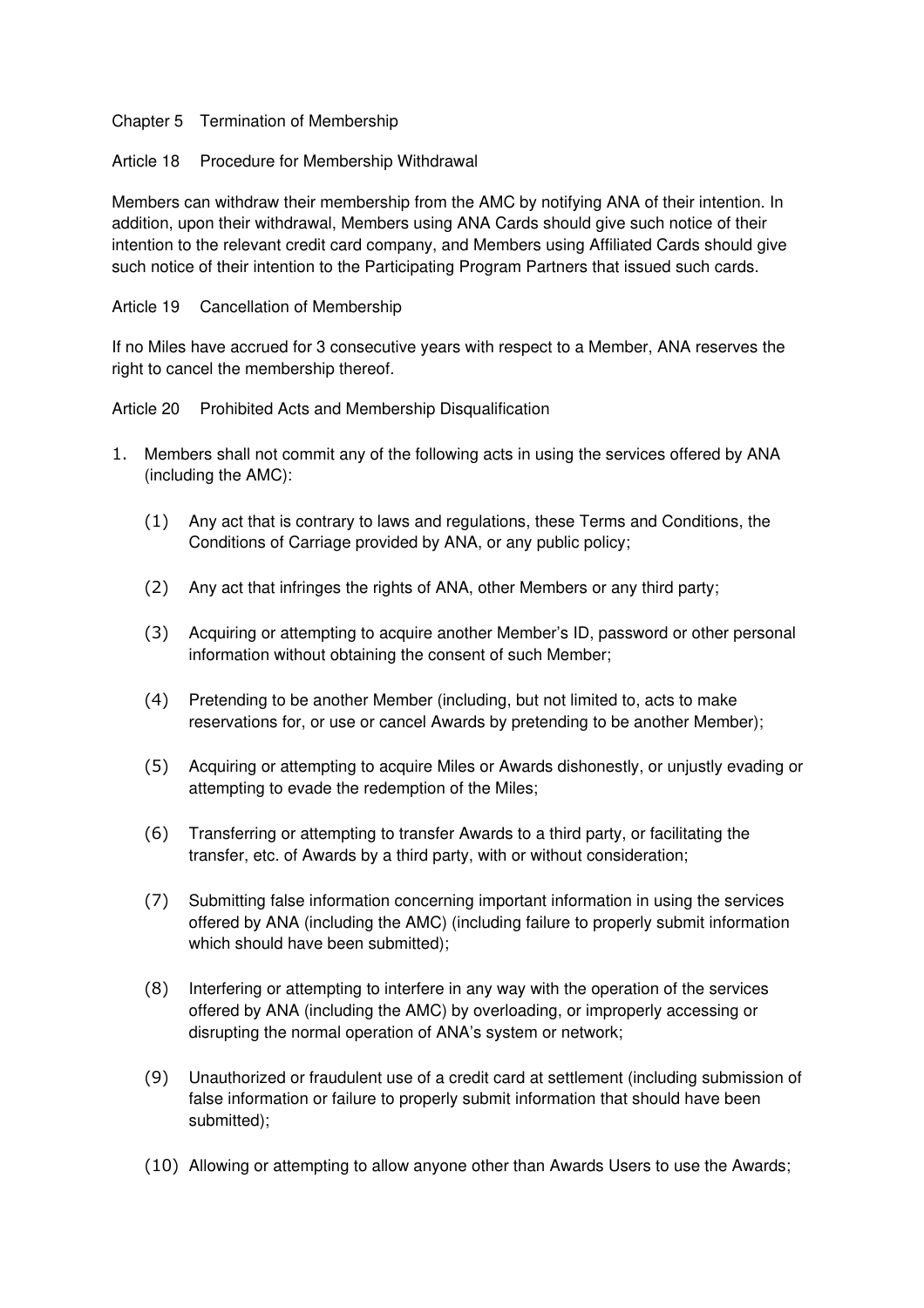- (11) Relentlessly making demands to ANA that are beyond its legal responsibility;
- (12) Engaging or attempting to engage in any act using violence, coercion, insults or significantly intimidating or threatening behavior towards the employees or staff of ANA; or
- (13) Any other act that ANA judges could significantly damage the relationship of trust with ANA.
- 2. ANA reserves the right to cancel the membership of a Member who violates the preceding paragraph.
- 3. With respect to the use of Flight Awards and Upgrade Awards that violates paragraph 1 of this Article, ANA reserves the right to cancel the reservation, or refuse boarding or use of all unused Awards (including reservations for unused sectors after commencement of the journey). ANA also reserves the right to charge the Member who engaged in the misconduct the applicable regular fare for the sector improperly used (in the case of Upgrade Awards, the balance between the regular fare for the said sector after the upgrade and the fare that the passenger paid). However, in the case there is another provision set forth in the Conditions of Carriage prescribed by ANA in relation to the damages to be claimed from the passenger who engaged in the misconduct, such provision will prevail.
- 4. If ANA finds that any act falls under paragraph 1 or it determines that there is reasonable suspicion to believe that such an act has been committed, ANA reserves the right to conduct an investigation into matters such as the Member's acts, Mileage Account, transactions, accrual of Miles, Miles usage track and Awards Users. If Members are asked by ANA to cooperate in this investigation, they will comply with such request to a reasonable extent. In addition, until the matter is resolved (including the period until the cancellation of membership is determined pursuant to paragraph 2), ANA may, without making any notice to the Member, suspend the accrual of Miles, redemption of Awards and the like through the account of such Member. The Members agree without any objection that they may not accrue Miles or otherwise redeem them for Awards through their account until the matter is resolved.

#### Article 21 Death of a Member

In the event of a Member's death, their legal heirs may succeed to the Miles accrued by the Member, to the extent that such Miles are valid as at the completion of the prescribed procedures. Only within 180 days after the Member's death, the legal heirs will be required to present to ANA a document that certifies that they are entitled to inherit such deceased Member's Miles. If a claim for inheritance is not made within the above period, all the Miles accrued by the Member will become void.

Article 22 Handling of Miles after Membership Withdrawal

Unless otherwise stipulated in these Terms and Conditions, Members agree without any objection that all the Awards (such as Miles or ANA SKY COINS previously accrued by a Member, and the qualification to enjoy the Diamond Service, Platinum Service, Bronze Service or Super Flyers, or reservations of Flight Awards or Upgrade Awards), where a valid AMC qualification is a prerequisite to receive such services, will immediately expire at the time the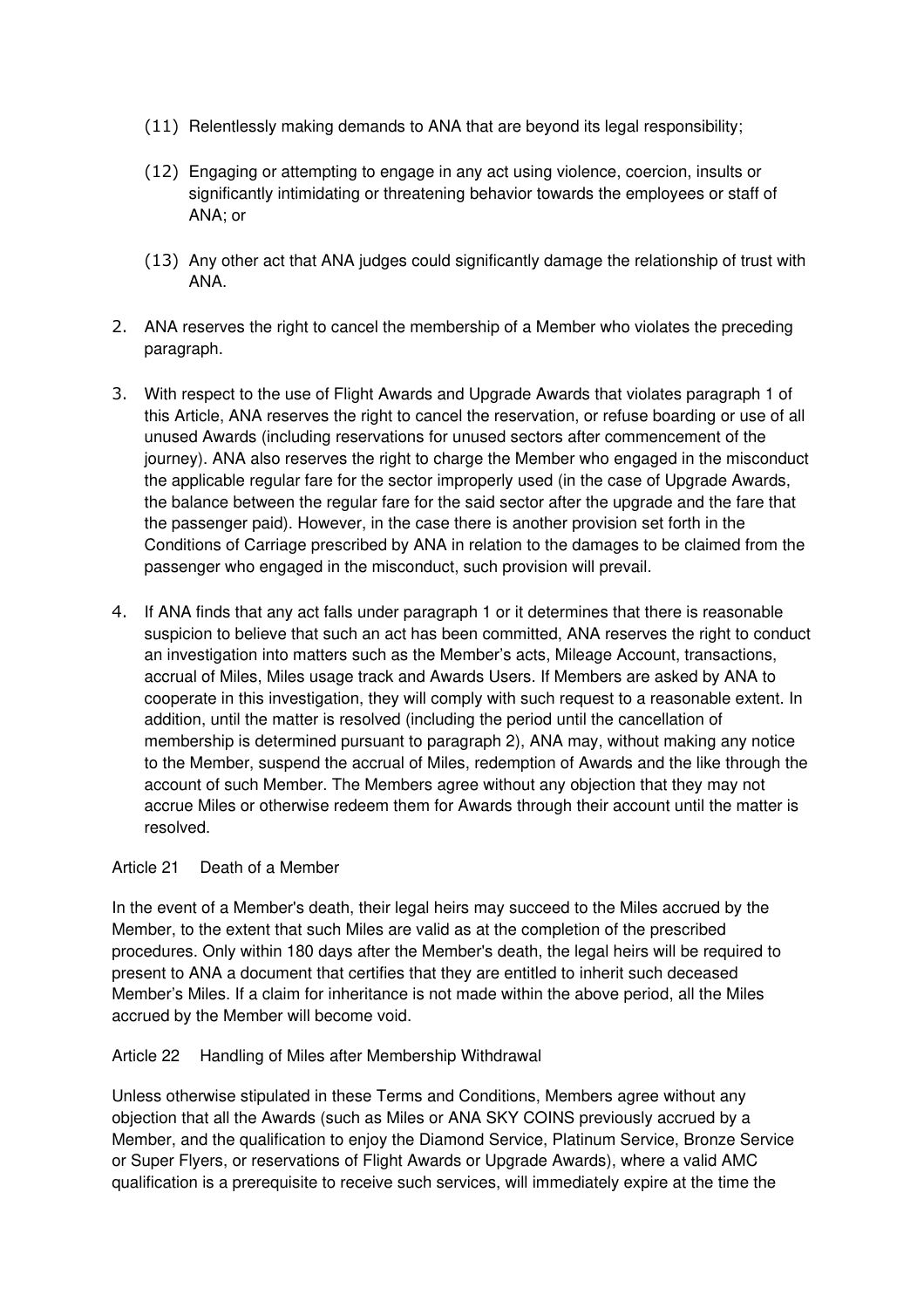Member withdraws from the AMC or loses their AMC membership, regardless of the reason for the termination of membership.

Article 23 Procedure after Termination of Membership

In the event that a Member loses their membership due to any cause referred to in these Terms and Conditions, the Member should promptly return or destroy their Membership Card.

Chapter 6 Others

Article 24 Campaigns for Specific Members

ANA may target specific groups of Members to offer special Bonus Miles, Awards and other campaign benefits depending on the Miles accrued, location of residence or other conditions for participating in the AMC membership.

Article 25 Discontinuation and Suspension of Services

- 1. In the event of any of the following, ANA may discontinue or suspend the AMC services, in part or in whole. In such case, ANA will endeavor to notify users and other customers in advance as much as possible. In the case where advance notice cannot be given due to unavoidable reasons, ANA will give notice promptly after the fact:
	- (1) When relocation, maintenance, inspection or other work is performed on ANA's facilities;
	- (2) When a failure in communication lines, computers and other systems related to the operation of the AMC occurs;
	- (3) When a Member Card is, or is threatened to be, counterfeited or altered;
	- (4) When it is unavoidable to protect the interests of ANA, Members, Participating Program Partners and other third parties;
	- (5) When a natural disaster, electrical outage or any other event of force majeure occurs; or
	- (6) When the AMC is discontinued or suspended in accordance with these Terms and Conditions or other regulations.
- 2. ANA will make its best efforts to meet the technical level required at the time of the operation of the AMC to the extent available on a commercially reasonable basis, but does not guarantee that its system and website or other channels will be free from any failure. ANA shall not be held responsible for any damage caused to the Member due to system disruption, delay or interruption, data loss, failure in Miles usage, or unauthorized access to data, or any other disadvantage or damage suffered by the Member in relation to the AMC resulting from a natural disaster, failure in communication lines or computers, etc. unless there is willful misconduct or gross negligence on the part of ANA.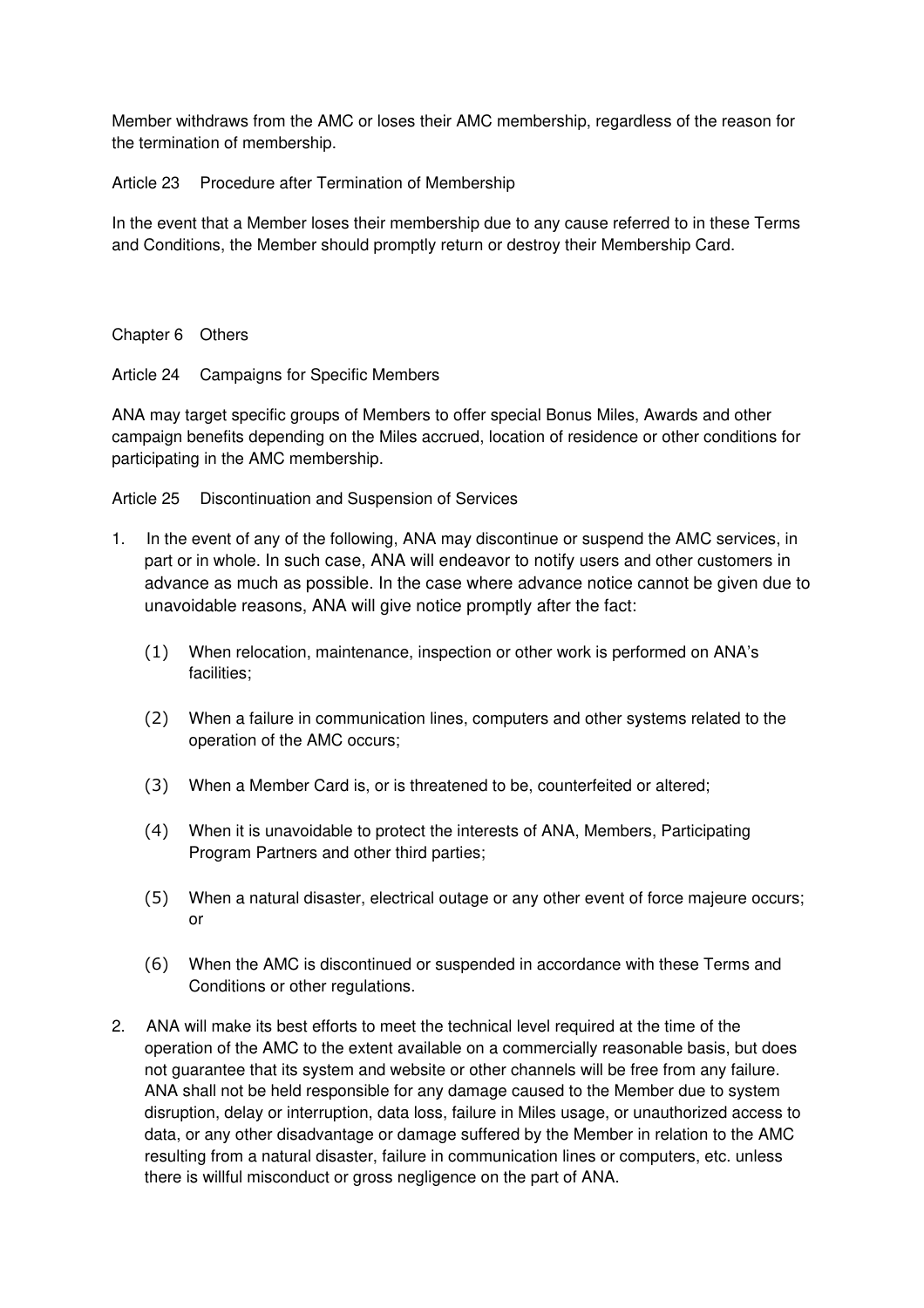3. Access to the AMC may be unavailable, in whole or in part, due to the connection environment of the location where the AMC is used. ANA shall not be held responsible for any disadvantage or damage caused to the Member therefrom.

Article 26 Program Changes

- 1. In the event of changes in these Terms and Conditions, ANA will inform the Members of the content and the effective date of such changes at least 90 days prior to the effective date of the changes.
- 2. ANA may change these Terms and Conditions if it is in accordance with the general interests of the Members, or to the extent that such change is reasonable in light of the circumstances pertaining to the change.
- 3. Notwithstanding the preceding paragraph, ANA may change these Terms and Conditions with the consent of the Members.
- 4. ANA reserves the right to set details of the Awards, number of Miles to be accrued, conditions for accruing Miles, required Miles to redeem Awards, and other matters based on its judgment, and the said terms and conditions may be changed without giving any prior notice if it is in accordance with the general interests of users and other customers, or to the extent that such change is reasonable in light of the circumstances pertaining to the change. The said terms and conditions do not constitute a part of these Terms and Conditions.

# Article 27 Notification of these Terms and Conditions

These Terms and Conditions and all current information regarding the terms and conditions of the Awards are available on the website of ANA. If the content of the website differs from the content of the printed documents, the content of the website is to be treated as the current information.

Article 28 Notification of Termination of the AMC Program

- 1. ANA may freely terminate the AMC program based on its judgment. Except as otherwise provided by ANA, unused Miles accrued by Members and unused Awards such as ANA SKY COINS will be canceled at the time of the termination of the AMC program.
- 2. In the event of the termination of the AMC program, ANA will inform the Members at least 90 days in advance.

Article 29 Exclusion of Anti-Social Forces

- 1. Each Member represents and covenants to ANA that neither the Member nor their Awards User is or will become an organized crime group; a member of an organized crime group; a company affiliated with any organized crime group; a corporate racketeer; a group engaged in criminal activities under the pretext of conducting social or political campaigns, etc.; a crime group specialized in intellectual crimes or any other anti-social forces (hereinafter referred to as "Anti-Social Forces").
- 2. If ANA finds it necessary to run a background check on a Member to determine compliance with the preceding paragraph, the said Member will cooperate with ANA to a reasonable extent.